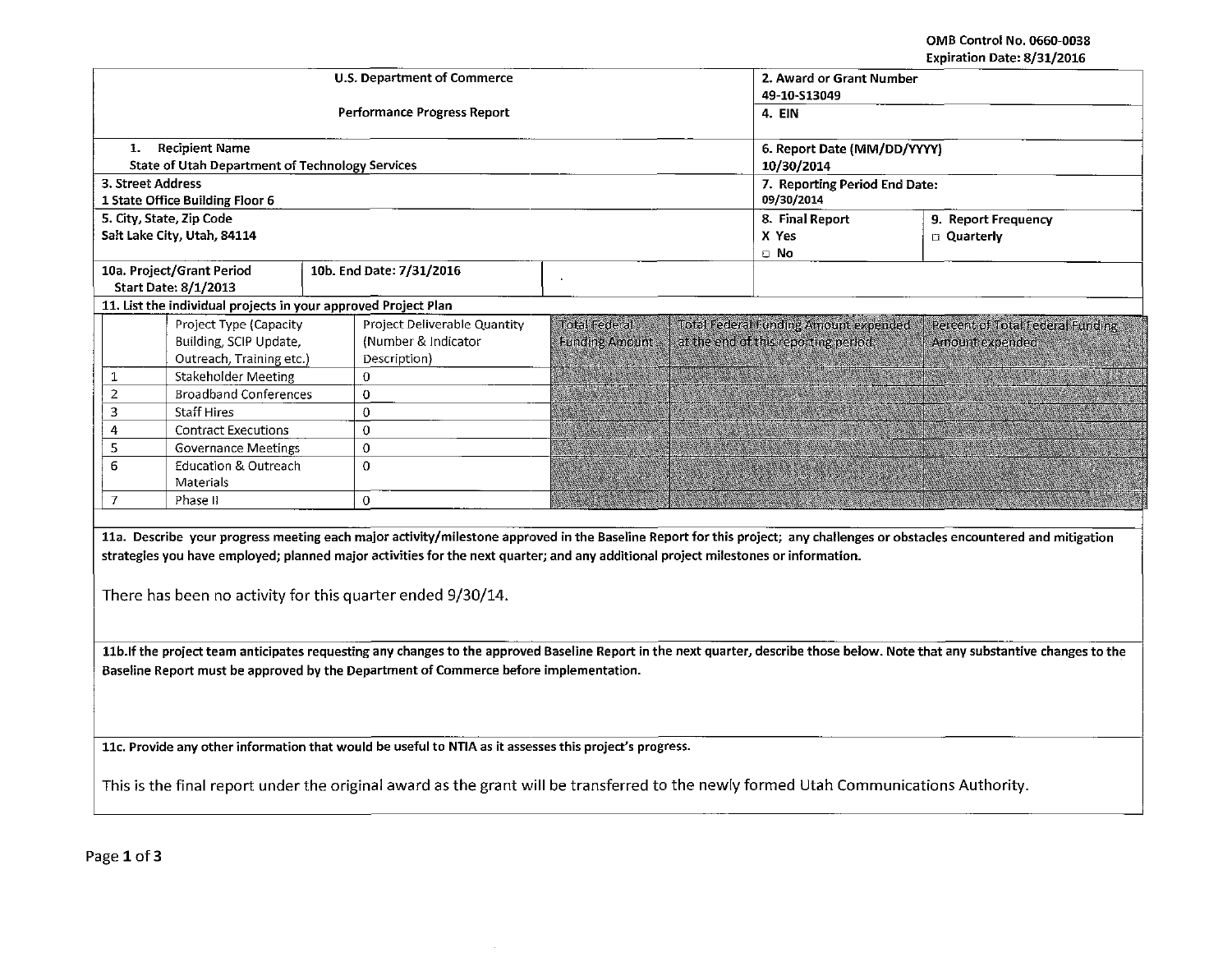11d. Describe any success stories or best practices you have identified. Please be as specific as possible.

12. Personnel

12a. If the project is not fully staffed, describe how any lack of staffing may impact the project's time line and when the project will be fully staffed.

The project is not fully staffed as described in our baseline expenditure plan. The number of staff members required is still be reviewed. 12b. Staffing Table

| Job Title                                                                                                                                                                                       |                            |                                     |                          | FTE %                      | Project(s) Assigned           |  |                               |                                                | Change                                          |                          |
|-------------------------------------------------------------------------------------------------------------------------------------------------------------------------------------------------|----------------------------|-------------------------------------|--------------------------|----------------------------|-------------------------------|--|-------------------------------|------------------------------------------------|-------------------------------------------------|--------------------------|
| Statewide Interoperability Coordinator (SWIC)                                                                                                                                                   |                            |                                     |                          | 0%                         | Oversee SLIGP activated       |  |                               |                                                |                                                 | Became vacant            |
|                                                                                                                                                                                                 |                            |                                     |                          |                            | Add Row                       |  | Remove Row                    |                                                |                                                 |                          |
| 13. Subcontracts (Vendors and/or Subrecipients)                                                                                                                                                 |                            |                                     |                          |                            |                               |  |                               |                                                |                                                 |                          |
| 13a. Subcontracts Table - Include all subcontractors. The totals from this table must equal the "Subcontracts Total" in Question 14f.                                                           |                            |                                     |                          |                            |                               |  |                               |                                                |                                                 |                          |
| Name                                                                                                                                                                                            | Subcontract Purpose        |                                     | Type<br>(Vendor/Subrec.) | RFP/RFQ<br>Issued<br>(Y/N) | Contract<br>Executed<br>(Y/N) |  | End<br>Start<br>Date<br>Date  | <b>Total Federal</b><br><b>Funds Allocated</b> | <b>Total Matching</b><br><b>Funds Allocated</b> | Project and % Assigned   |
| Marketing                                                                                                                                                                                       | <b>Marketing Materials</b> |                                     | Vendor                   | N                          | N.                            |  |                               | \$126,000                                      |                                                 | 0%                       |
| Add Row<br>Remove Row<br>13b. Describe any challenges encountered with vendors and/or subrecipients.                                                                                            |                            |                                     |                          |                            |                               |  |                               |                                                |                                                 |                          |
| 14. Budget Worksheet                                                                                                                                                                            |                            |                                     |                          |                            |                               |  |                               |                                                |                                                 |                          |
| Columns 2, 3 and 4 must match your current project budget for the entire award, which is the SF-424A on file.<br>Only list matching funds that the Department of Commerce has already approved. |                            |                                     |                          |                            |                               |  |                               |                                                |                                                 |                          |
| Project Budget Element (1)                                                                                                                                                                      |                            | <b>Federal Funds</b><br>Awarded (2) | Funds (3)                | <b>Approved Matching</b>   | <b>Total Budget</b><br>(4)    |  | Federal Funds<br>Expended (5) | <b>Approved Matching Funds</b><br>Expended (6) |                                                 | Total Funds Expended (7) |
| a. Personnel Salaries                                                                                                                                                                           |                            | \$436,380                           |                          | \$189,000                  | \$625,380                     |  |                               | \$16,504                                       |                                                 | \$16,504                 |
| b. Personnel Fringe Benefits                                                                                                                                                                    |                            | \$177,323                           |                          | \$100,199                  | \$277,522                     |  |                               | \$6,133                                        |                                                 | \$6,133                  |
| c. Travel                                                                                                                                                                                       |                            | \$127,500                           |                          |                            | \$127,500                     |  | \$11,529                      |                                                |                                                 | \$11,529                 |
| d. Equipment                                                                                                                                                                                    |                            |                                     |                          |                            |                               |  |                               |                                                |                                                 |                          |